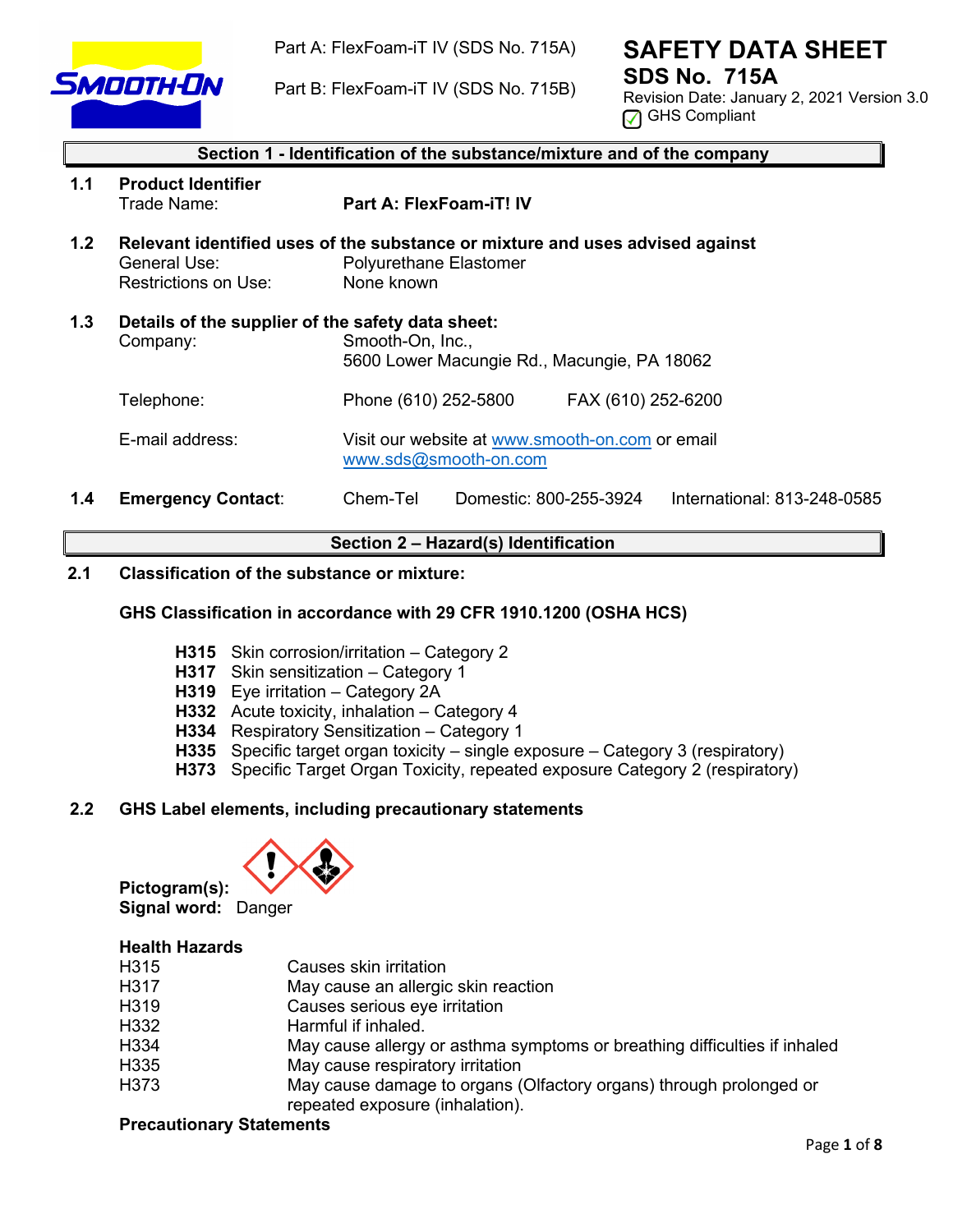| P101        | If medical advice is needed, have product container or label at hand.              |
|-------------|------------------------------------------------------------------------------------|
| P261        | Avoid breathing dust/fume/gas/mist/vapors/spray.                                   |
| P280        | Wear protective gloves/protective clothing/eye protection/face protection.         |
| P304 + P340 | IF INHALED: Remove person to fresh air and keep comfortable for<br>breathing.      |
| P342 + P311 | IF experiencing respiratory symptoms: Call a POISON CENTER or<br>doctor/physician. |
| P501        | Dispose of contents/container according to local, state and federal laws.          |

# **2.3 Hazards not otherwise classified (HNOC) or not covered by GHS** – none known

## **Section 3 - Composition / Information on Ingredients**

# **3.1 Substances/Mixtures**

The following ingredients are hazardous according to Regulation 2012 OSHA Hazard Communication Standard: 29 CFR 1910.1200:

| <b>Chemical name</b>                                      | CAS-No.    | <b>Concentration</b><br>$(\%wt)$ |
|-----------------------------------------------------------|------------|----------------------------------|
| 4,4' Methylene bis(phenylisocyanate) (MDI)                | 101-68-8   | $15 - 35$                        |
| Benzene, 1,1'-methylenebis[4-isocyanato-],<br>homopolymer | 25686-28-6 | $5 - 10$                         |
| Methylenediphenyl diisocyanate                            | 26447-40-5 | < 1.5                            |

## **Section 4 - First Aid Measures**

## **4.1 Description of first aid measures**

### **Inhalation**

Remove source(s) of contamination and move victim to fresh air. If breathing has stopped, give artificial respiration, then oxygen if needed. Contact physician immediately.

## **Eye Contact**

Flush eyes with plenty of water occasionally lifting the upper and lower eyelids. Check and remove any contact lenses if safe to do so. Continue to rinse for at least 15 minutes. If irritation develops, seek medical attention.

## **Skin Contact**

In case of skin contact, wash thoroughly with soap and water. Continue to rinse for at least 15 minutes. Chemical burns must be treated promptly by a physician.

## **Ingestion**

Do not induce vomiting unless instructed by a physician. Never give anything by mouth to an unconscious person. If material has been swallowed and the exposed person is conscious, give small quantities of water to drink. Stop if the exposed person feels sick as vomiting may be dangerous. if vomiting occurs, the head should be kept low so that vomit does not enter the lungs.

# **4.2 Most important symptoms and effects, both acute and delayed**

In case of inhalation of decomposition products in a fire, symptoms may be delayed. The exposed person may need to be kept under medical surveillance for 48 hours.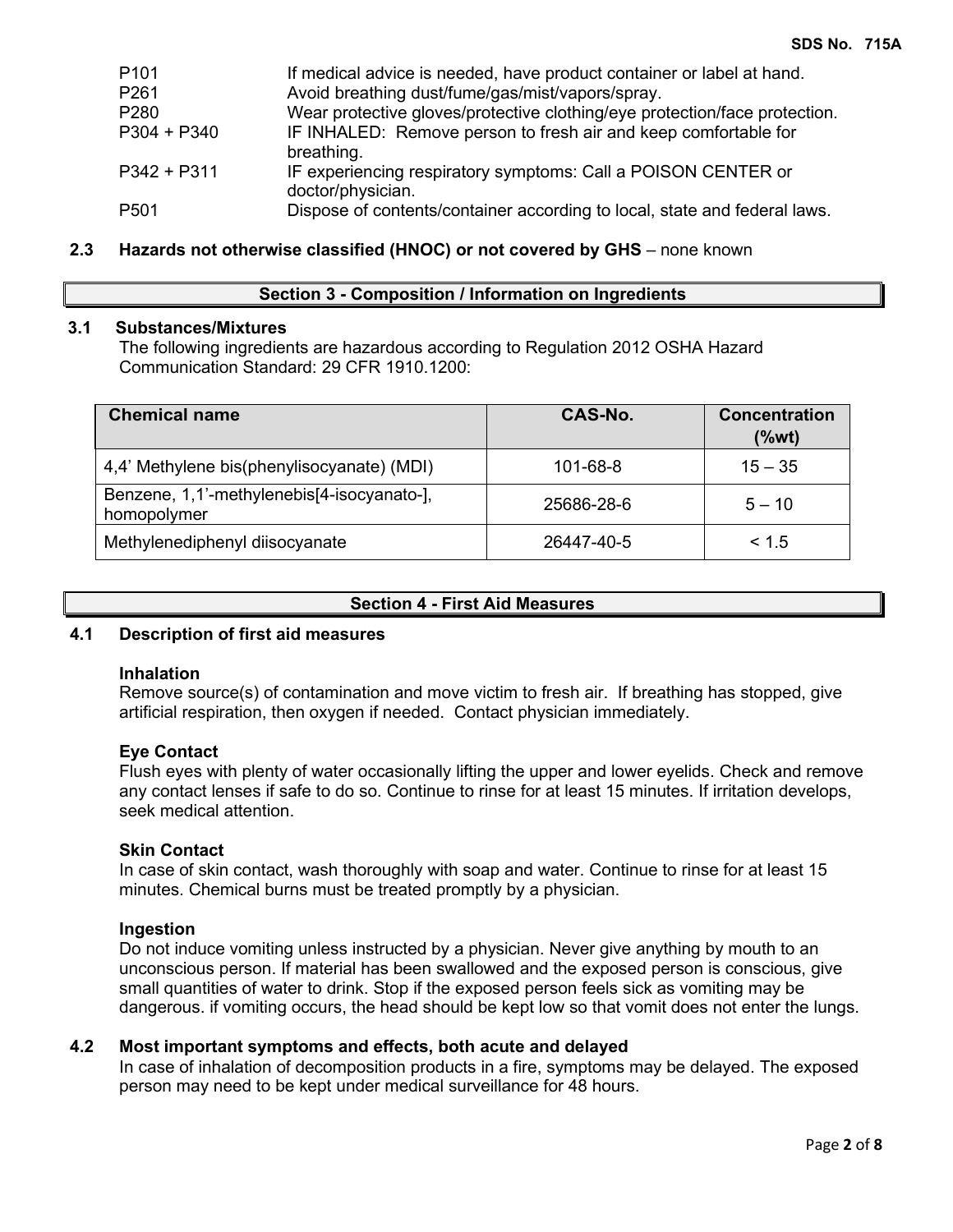**4.3 Indication of any immediate medical attention and specific treatment needed, if necessary.** None known.

# **Section 5 - Fire-Fighting Measures**

## **5.1 Extinguishing Media**

Water Fog, Dry Chemical, and Carbon Dioxide Foam

# **5.2 Special hazards arising from the substance or mixture**

In a fire or if heated, a pressure increase will occur, and the container may burst.

## **5.3 Advice for firefighters**

Use water spray to cool fire-exposed surfaces and to protect personnel. Shut off "fuel" to fire. If a leak or spill has not ignited, use water spray to disperse the vapors. Either allow fire to burn under controlled conditions or extinguish with foam or dry chemical. Try to cover liquid spills with foam. Because fire may produce toxic thermal decomposition products, wear a self-contained breathing apparatus (SCBA) with a full-face piece operated in pressure demand or positive-pressure mode.

# **Section 6 - Accidental Release Measures**

# **6.1 Personal precautions, protective equipment and emergency procedures**

Only properly protected personnel should remain in the spill area; dike and contain spill. Stop or reduce discharge if it can be done safely**.**

# **6.2 Environmental precautions**

Stop spill/release if it can be done safely. Prevent spilled material from entering sewers, storm drains or unauthorized drainage systems and natural waterways by using sand, earth, or other appropriate barriers.No special environmental precautions required.

# **6.3 Methods and material for containment and cleaning up**

Put on appropriate protective gear including NIOSH/MSHA approved self-contained breathing apparatus, rubber boots and heavy rubber gloves. Dike and contain spill; absorb or scrape up excess into suitable container for disposal; wash area with dilute ammonia solution. Stop or reduce discharge if it can be done safely**.** Follow applicable OSHA regulations (29 CFR 1910.120) for disposal.

## **6.4 Reference to other sections**

See Section 3 for list of Hazardous Ingredients; Sections 8 for Exposure Controls; and Section 13 for Disposal.

# **Section 7 - Handling and Storage**

# **7.1 Precautions for safe handling**

Use good general housekeeping procedures. Wash hands after use. Do not get in eyes, on skin or on clothing. Do not breathe vapors or mists. Use good personal hygiene practices.

# **7.2 Conditions for safe storage, including any incompatibilities**

Keep container(s) tightly closed and properly labeled. Store in cool, dry, well ventilated place away from heat, direct sunlight, strong oxidizers and any incompatibles. Store in approved containers and protect against physical damage. Keep containers securely sealed when not in use. Indoor storage should meet local standards and appropriate fire codes. Containers that have been opened must be carefully resealed to prevent leakage. Empty containers retain residue and may be dangerous. Avoid water contamination.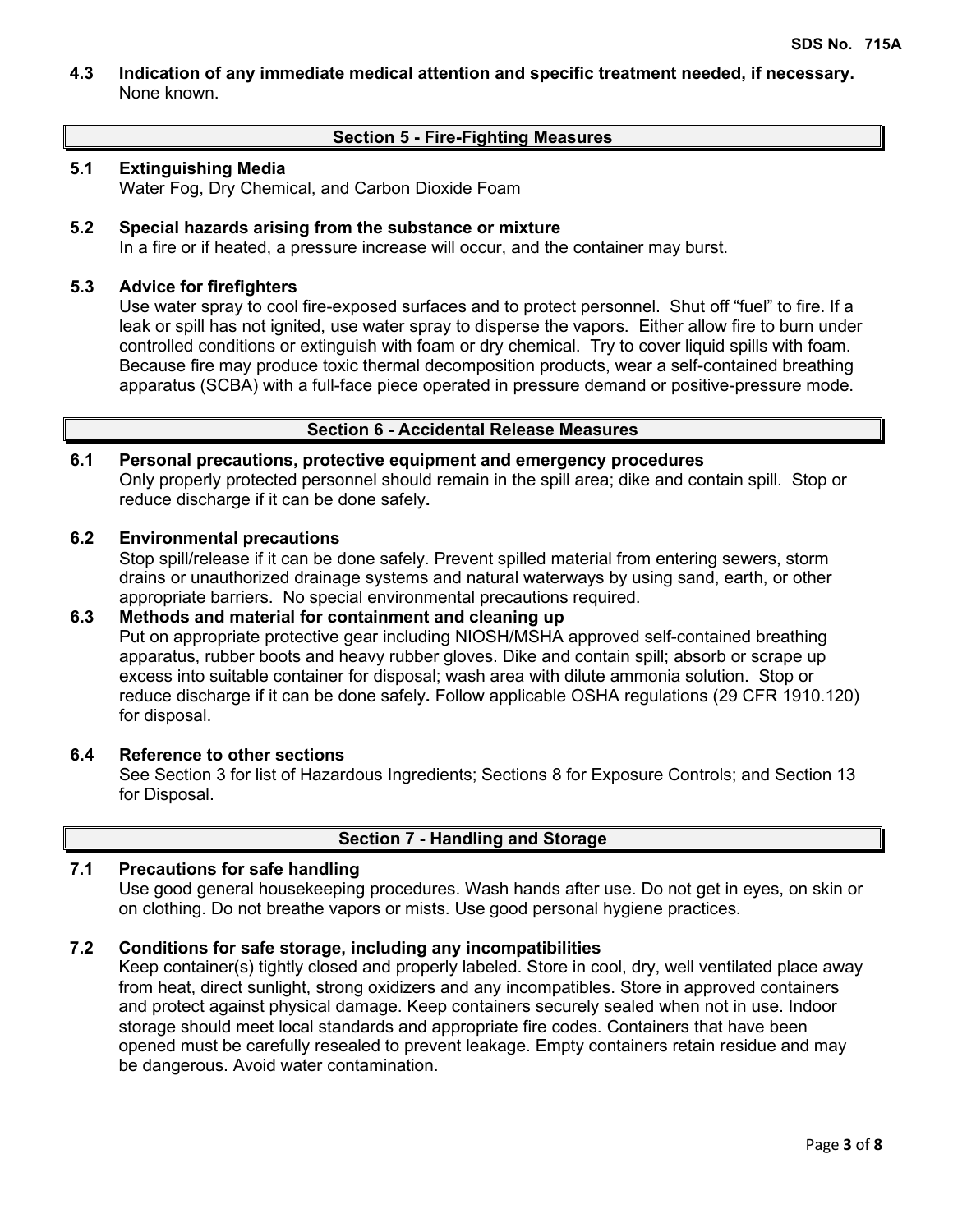# **7.3 Specific end use(s)**

These precautions are for room temperature handling. Other uses including elevated temperatures or aerosol/spray applications may require added precautions.

# **Section 8 - Exposure Controls / Personal Protection**

### **8.1 Control parameters**

### **Components with workplace control parameters**

| <b>Component</b>                              | CAS-No.  | <b>Value</b>                   | <b>Control</b><br><b>Parameters</b> | <b>Basis</b>     |
|-----------------------------------------------|----------|--------------------------------|-------------------------------------|------------------|
| 4,4' Methylene<br>bis(phenylisocyanate) (MDI) | 101-68-8 | $0.005$ ppm                    | TWA                                 | <b>ACGIH</b>     |
|                                               |          | $0.2$ mg/m $3$<br>$0.02$ ppm   | C                                   | OSHA Z-1         |
|                                               |          | $0.05$ mg/m $3$<br>$0.005$ ppm | TWA                                 | <b>NIOSH REL</b> |

## **8.2 Exposure controls**

### **Respiratory Protection**

Respiratory protection is not normally required when using this product with adequate local exhaust ventilation. Where risk assessment shows air-purifying respirators are appropriate, follow OSHA respirator regulations 29 CFR 1910.134 and European Standards EN 141, 143 and 371; wear an MSHA/NIOSH or European Standards EN 141, 143 and 371 approved respirators equipped with appropriate filter cartridges as a backup to engineering controls.

### **Hand Protection**

Wear any liquid-tight gloves such as butyl rubber, neoprene or PVC.

## **Eye Protection**

Safety glasses with side shields per OSHA eye- and face-protection regulations 29 CFR 1910.133 and European Standard EN166. Contact lenses are not eye protective devices. Appropriate eye protection must be worn instead of, or in conjunction with contact lenses.

## **Other Protective Clothing/Equipment**

Additional protective clothing or equipment is not normally required. Provide eye bath and safety shower.

### **Comments**

Never eat, drink, or smoke in work areas. Practice good personal hygiene after using this material, especially before eating, drinking, smoking, using the toilet, or applying cosmetics. Wash thoroughly after handling.

## **Section 9 - Physical and Chemical Properties**

# **9.1 Information on basic physical and chemical properties**

| Appearance:               | Amber liquid   | Vapor pressure:          | $< 0.00016$ mmHg (68 °F) |
|---------------------------|----------------|--------------------------|--------------------------|
| Odor:                     | Musty odor     | Vapor density (Air=1):   |                          |
| pH:                       | No data        | <b>Evaporation rate:</b> | No data                  |
| <b>Flash Point:</b>       | $>300$ °F      | Solubility in water:     | Insoluble                |
| Melting / freezing point: | $37^{\circ}$ F | <b>Specific Gravity</b>  | No data                  |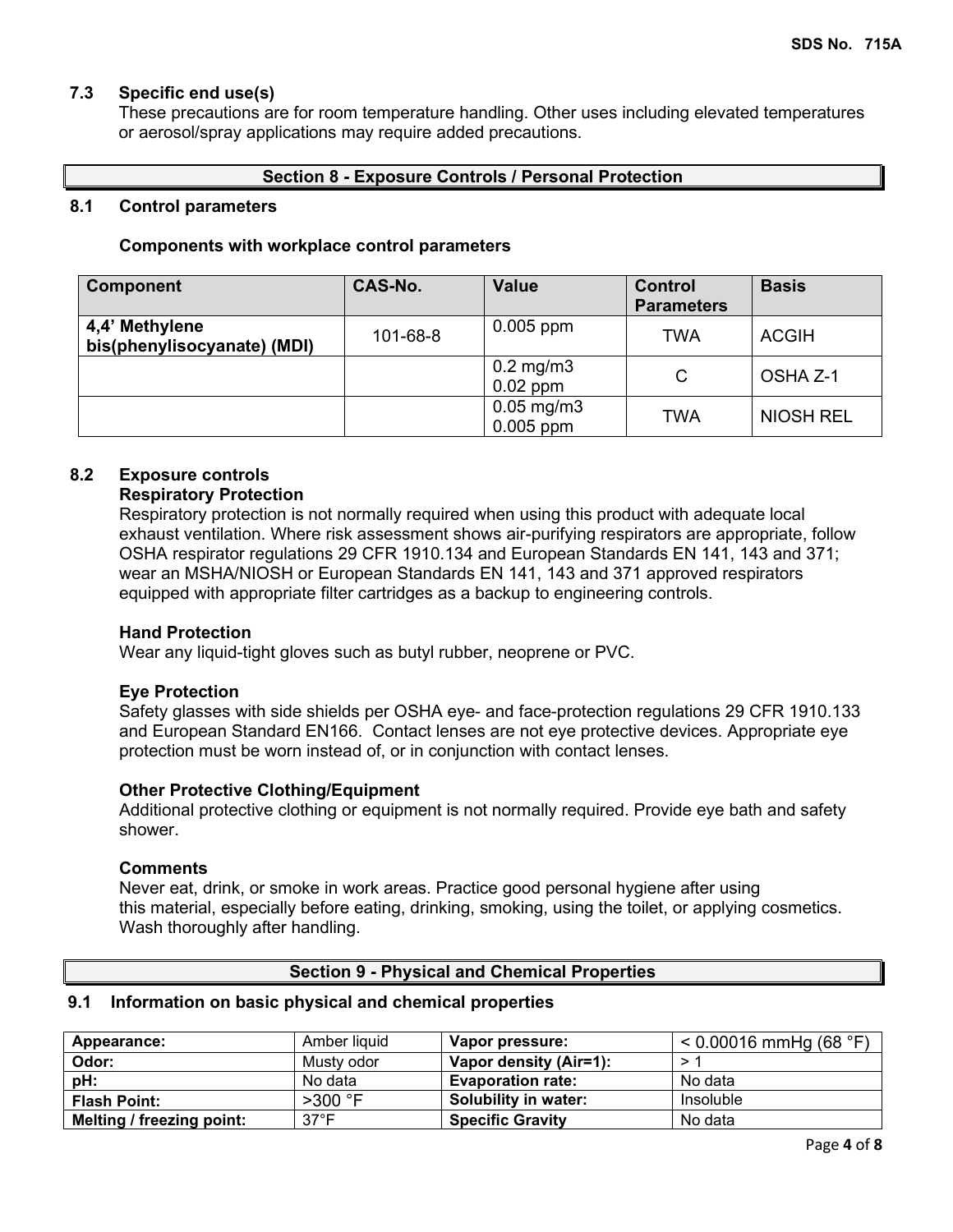|                                   |           | (H2O=1, at 4 $^{\circ}$ C): |                |
|-----------------------------------|-----------|-----------------------------|----------------|
| Low / high boiling point:         | $>300$ °F | <b>Relative density:</b>    | No data        |
| <b>Upper flammability limits:</b> | No data   | Decomposition temperature:  | No data        |
| Lower flammability limits:        | No data   | Viscosity:                  | $30 - 100$ cPs |

# **Section 10 - Stability and Reactivity**

### **10.1 Reactivity**

No hazardous reactions if stored and handled as prescribed/indicated., No corrosive effect on metal. Not fire propagating.

### **10.2 Chemical stability**

These products are stable at room temperature in closed containers under normal storage and handling conditions.

# **10.3 Possibility of hazardous reactions**

Hazardous polymerization cannot occur

## **10.4 Conditions to avoid**

None known

**10.5 Incompatible materials**

Strong bases and acids

### **10.6 Hazardous decomposition products**

Thermal oxidative decomposition can produce carbon oxides, gasses/vapors, and traces of incompletely burned carbon compounds.

### **Section 11- Toxicological Information**

## **11.1 Information on toxicological effects**

### **Acute Toxicity**

Calculated based on MDI LD50 oral (rat): > 6,250 mg/kg LC50 inhalation (rat): >6.25 mg/l (OECD Guideline 403) LD50 dermal (rabbit): > 29,400 mg/kg

**Chronic Exposure:** NOAEL: 0.6 mg/m3; LOAEL: 3.1 mg/m3 (based on MDI)

## **Skin Corrosion/Irritation**

Draize test (rabbit): irritating (based on MDI).

## **Serious Eye Damage/Irritation**

Draize test (rabbit): irritating (based on MDI).

## **Respiratory/Skin Sensitization**

Buehler test (guinea pig): sensitizing Mouse Local Lymph Node Assay (LLNA): sensitizing, can cause skin sensitization. Studies in animals suggest that dermal exposure may lead to pulmonary sensitization. However, the relevance of this result for humans is unclear.

### **Germ Cell Mutagenicity**

No data available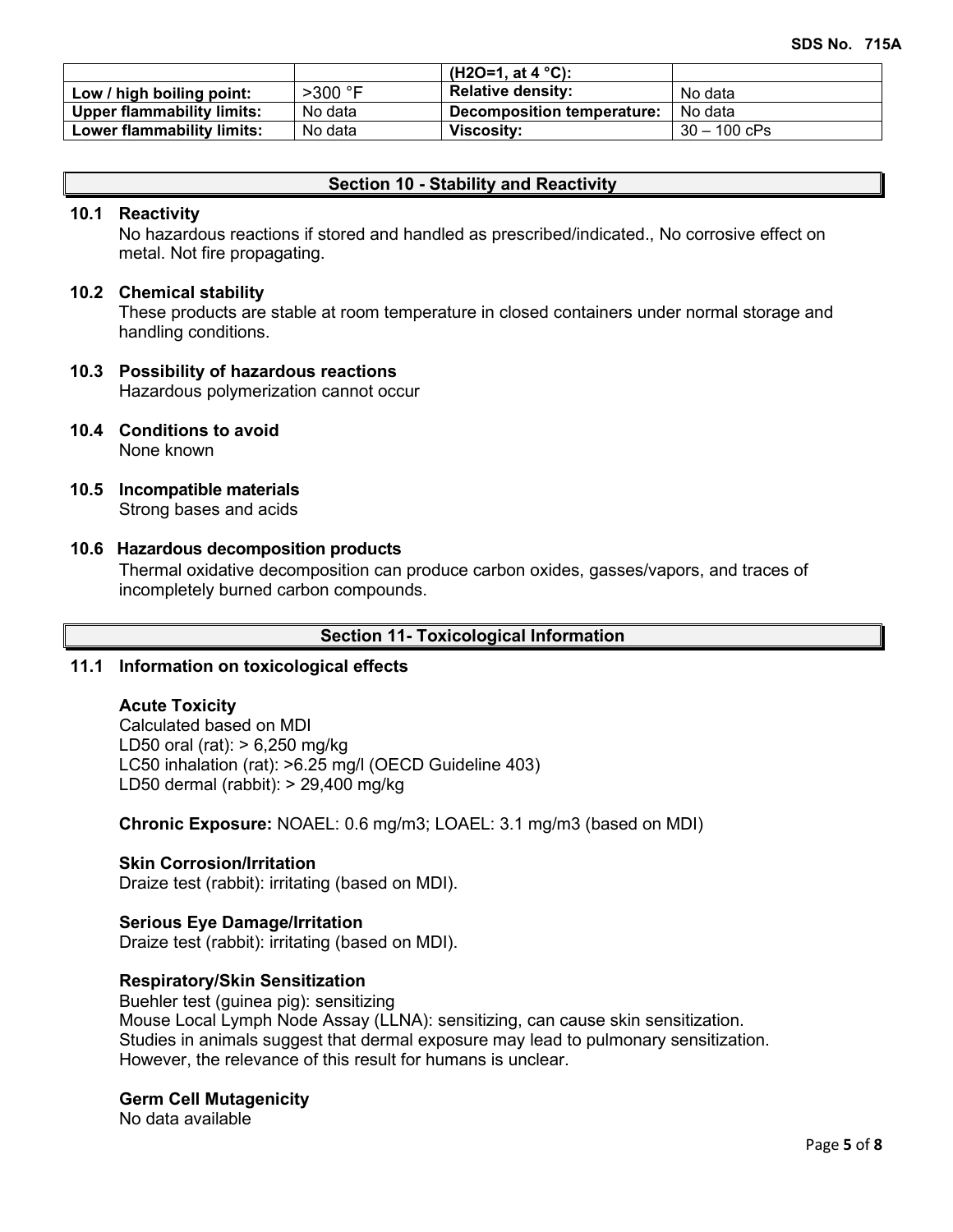# **Carcinogenicity**

A carcinogenic potential cannot be excluded after prolonged exposure to severely irritating concentrations. These effects are not relevant to humans at occupational levels of exposure. OECD Guideline 453 rat inhalation 0, 0.2, 1, 6 mg/m3 result: lung tumors.

## **Reproductive Toxicity**

Repeated inhalation uptake of the substance did not cause damage to the reproductive organs. Assessment of teratogenicity showed that the substance did not cause malformations in animal studies, however toxicity to development was observed at high doses that were toxic to the parental animals.

### **Development:**

OECD Guideline 414 rat inhalation 0, 1, 4, 12 mg/m3 NOAEL Mat: 4 mg/m3 NOAEL Teratogenic: 4 mg/m3

### **Specific Target Organ Toxicity – Single Exposure**

Causes temporary irritation of the respiratory tract.

**Specific Target Organ Toxicity – Repeated Exposure** No data available

## **Aspiration Hazard**

No data available

#### **Potential Health Effects – Miscellaneous** No data available

### **Section 12 - Ecological Information**

## **12.1 Toxicity**

LC0 (96 h): > 1,000 mg/l, Brachydanio rerio (OECD Guideline 203, static) EC50 (24 h): > 1,000 mg/l, Daphnia magna (OECD Guideline 202, part 1, static) EC0 (72 h): 1,640 mg/l (growth rate), Scenedesmus subspicatus, (OECD Guideline 201, static

### **12.2 Persistence and Degradability**

Poorly biodegradable (0% BOD OECD Guideline 302 C). This product is unstable in water. The elimination data also refer to products of hydrolysis.

### **12.3 Bioaccumulative Potential**

Significant accumulation in organisms is not to be expected. Bioconcentration factor 200 (28 d) Cyprinus carpio (OECD Guideline 305 E)

### **12.4 Mobility in Soil**

Adsorption to solid soil phase is not expected.

**12.5 Results of PBT and vPvB assessment** No data available

### **12.6 Other Adverse Effects**

The substance will not evaporate into the atmosphere from the water surface.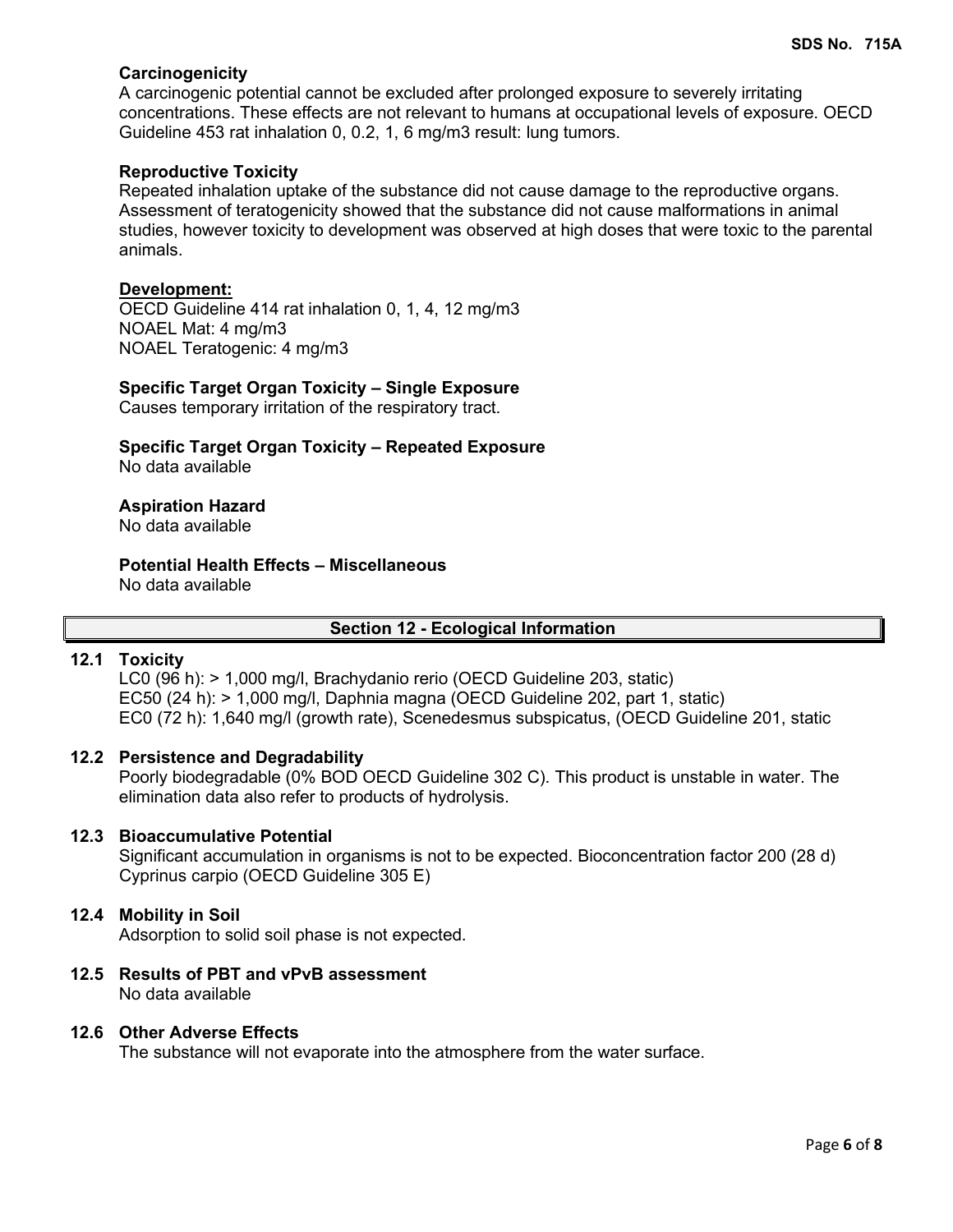### **13.1 Waste treatment methods**

Under Resource Conservation and Recovery Act (RCRA) it is the responsibility of the user of the product to determine at the time of disposal whether the product meets RCRA criteria for hazardous waste as defined in 40 CFR Part 261. Waste management should be in full compliance with federal, state and local laws. Regulations may vary in various locations. Waste characterizations and compliance with applicable laws are the responsibility solely of the waste generator.

## **Container disposal**

Steel drums must be emptied and can be sent to a licensed drum reconditioner for reuse, a scrap metal dealer or an approved landfill. Do not attempt to refill or clean containers since residue is difficult to remove. Under no circumstances should empty drums be burned or cut open with gas or electric torch as toxic decomposition products may be liberated. Do not reuse empty containers.

### **Section 14 - Transport Information**

### **Not regulated by DOT / IMDG / IATA**

**Section 15 - Regulatory Information**

### **15.1 Safety health and environmental regulations/legislation specific for the substance or mixture:**

**REACH: Regulation (EC) No 1907/2006 of The European Parliament and of The Council of December 2006 (including amendments and corrigenda as of June 2020)**

This product complies with REACH or is not subject to regulation under REACH. The product does not contain an ingredient listed on either the Candidate List or Authorization List for Substances of Very High Concern (SVHC).

# **In the United States (EPA Regulations) TSCA Inventory Status (40 CFR710)**

All components of this formulation are listed in the TSCA Inventory. No component of this formulation has been determined to be subject to manufacturing or use restrictions under the Significant New Use Rules (SNURs).

## **CERCLA Hazardous Substance List (40 CFR 302.4)**

None known.

## **SARA 302 Components**

No chemicals in this material are subject to the reporting requirements of SARA Title III, Section 302.

**Superfund Amendments and Reauthorization Act of 1986 Title lll (Emergency Planning and community Right-to-Know Act of 1986) Sections 311 and 312** Immediate (Acute), Delayed (Chronic)

### **Superfund Amendments and Reauthorization Act of 1986 Title lll (Emergency Planning and Community Right-to-Know Act of 1986) Section 313**

| <b>Component</b>                           | CAS#     | Concentration (%wt) |
|--------------------------------------------|----------|---------------------|
| 4,4' Methylene bis(phenylisocyanate) (MDI) | 101-68-8 | $15 - 35$           |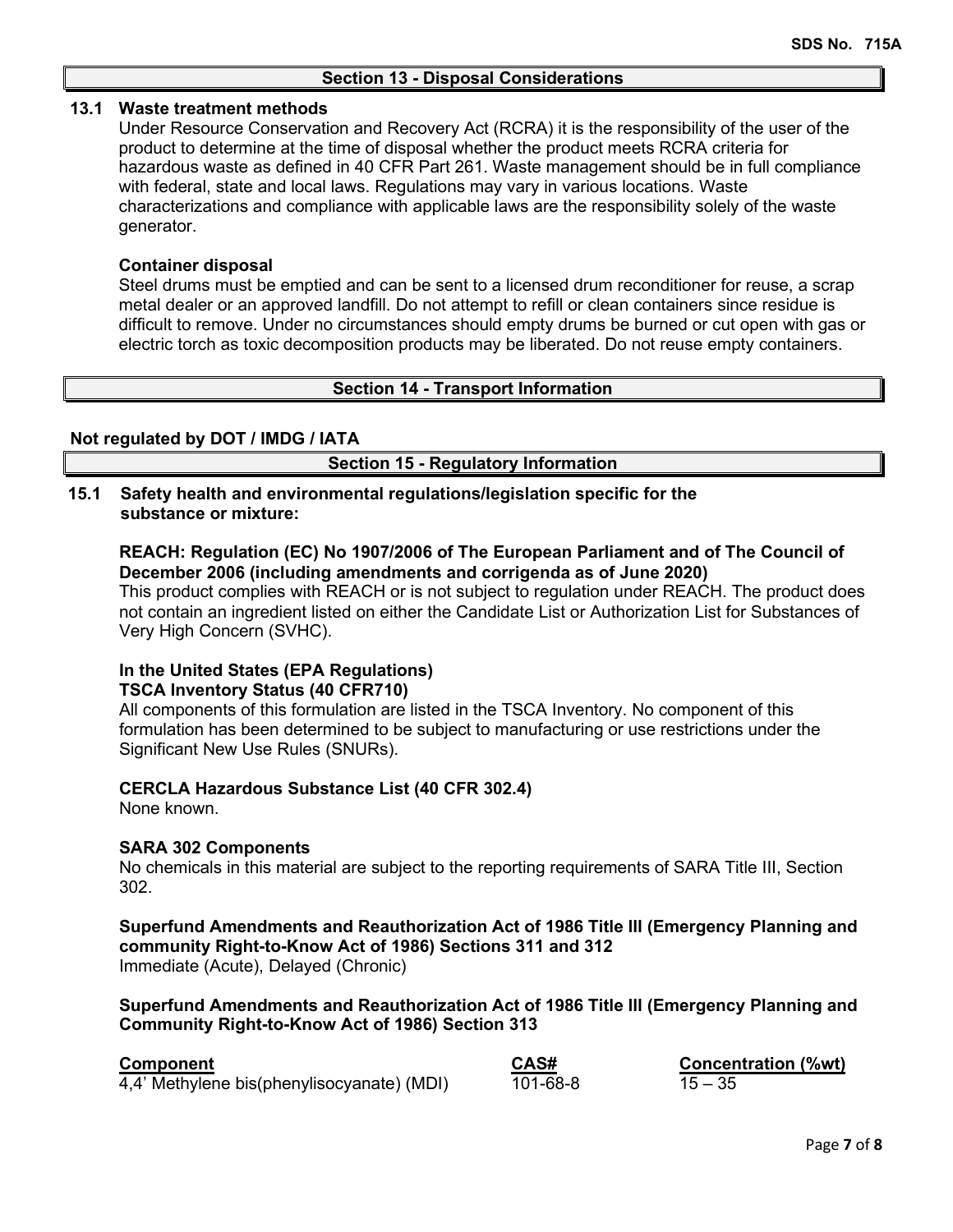# **California Proposition 65**

This product does not intentionally contain any chemicals known to the state of California to cause cancer, birth defects or other reproductive harm.

## **15.2 Chemical safety assessment**

No chemical safety assessment has been carried out for this substance/mixture by the supplier.



**Revision Date: January 2, 2021 Version 3.0**

# **Abbreviations and acronyms**

ACGIH-American Conference of Governmental Industrial Hygienists; ANSI-American National Standards Institute; Canadian TDG-Canadian Transportation of Dangerous Goods; CAS-Chemical Abstract Service; Chemtrec-Chemical Transportation Emergency Center (US); CHIP-Chemical Hazard Information and Packaging; DSL-Domestic Substances List; EC-Equivalent Concentration; EH40 (UK)-HSE Guidance Note EH40 Occupational Exposure Limits; EPCRA-Emergency Planning and Community Right-To-Know Act; ESL-Effects screening levels; GHS-Globally Harmonized System of Classification and Labelling of Chemicals; HMIS-Hazardous Material Information Service; IATA-International Air Transport Association; IMDG-International Maritime Dangerous Goods Code; LC-Lethal Concentration; LD-Lethal Dose; NFPA-National Fire Protection Association; OEL-Occupational Exposure Limit; OSHA-Occupational Safety and Health Administration, US Dept. of Labor; PEL-Permissible Exposure Limit; SARA (Title III)-Superfund Amendments and Reauthorization Act; SARA 313-Superfund Amendments and Reauthorization Act, Section 313; SCBA-Self-Contained Breathing Apparatus; STEL-Short Term Exposure Limit; TCEQ-Texas Commission on Environmental Quality; TLV-Threshold Limit Value; TSCA-Toxic Substances Control Act Public Law 94-469; TWA-Time Weighted Value; US DOT-US Department of Transportation; WHMIS-Workplace Hazardous Materials Information System.

# **Disclaimer**

The information contained in this Safety Data Sheet (SDS) is considered accurate as of the version date. However, no warranty is expressed or implied regarding the accuracy of the data. Since the use of this product is not within the control of Smooth-On Inc., it is the user's obligation to determine the suitability of the product for its intended application and assumes all risk and liability for its safe use.

This SDS is prepared to comply with the Globally Harmonized System of Classification and Labelling of Chemicals (GHS) as prescribed by the United States (US) Occupational Safety and Health Administration (OSHA) Hazard Communication Standard (29 CFR 1910.1200), the Canadian Workplace Hazardous Materials Information System (WHMIS), and European Union Regulation (EC) No 1907/2006 of the European Parliament and of the Council of 18 December 2006 (REACH).

Classifications of the chemical in accordance with 29 CFR 1910.1200, signal word, hazard and precautionary statement(s), symbol(s) and other information are based on listed concentration of each hazardous ingredient. Unlisted ingredients are not "hazardous" per the OSHA Hazard Communication Standard (29 CFR 1910.1200), WHMIS and EC No 1907/2006 and are considered trade secrets under US Federal Law (29 CFR and 40 CFR), Canadian Law (Health Canada Legislation), and European Union Directives.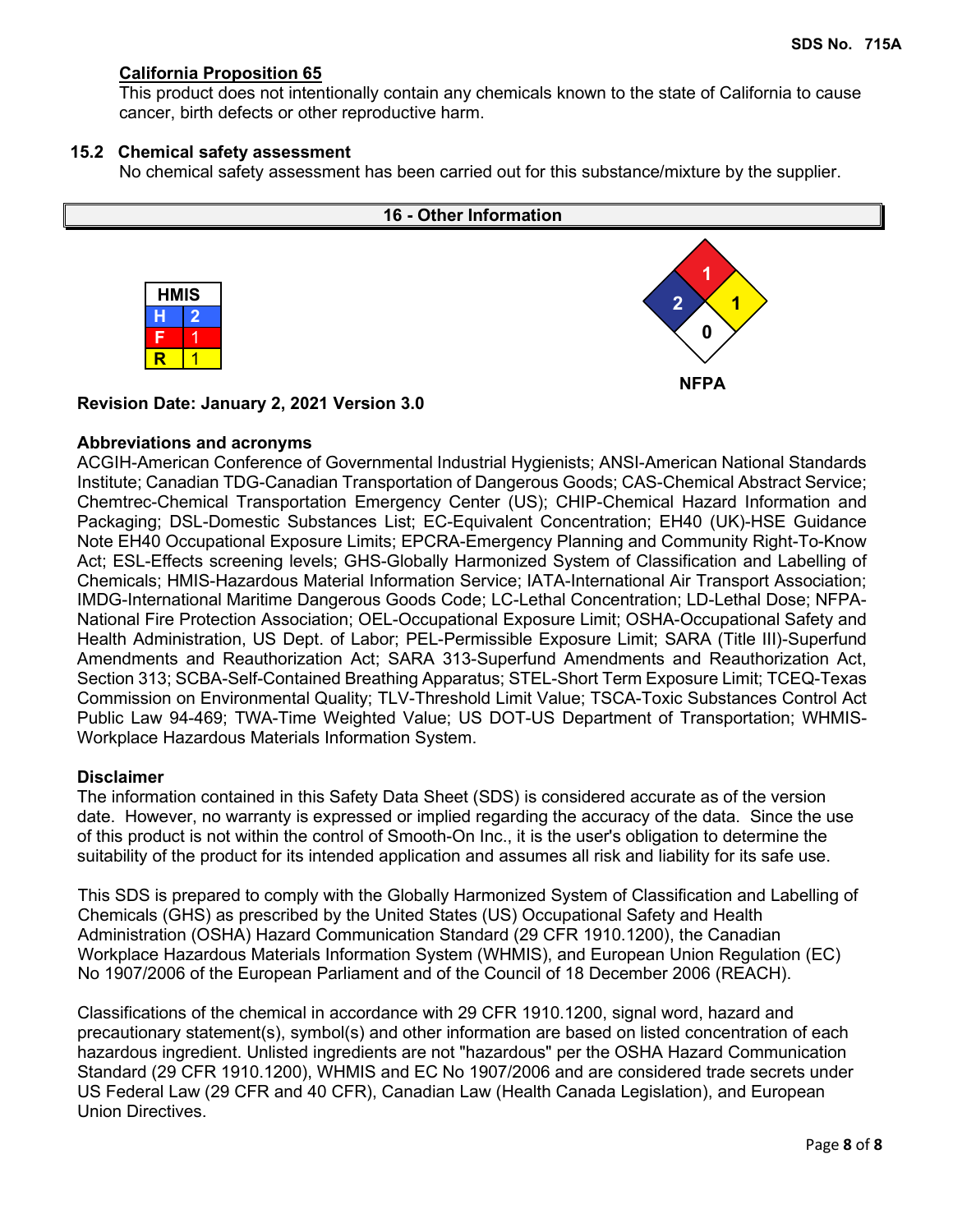

Part A: FlexFoam-iT IV (SDS No. 715A)

Part B: FlexFoam-iT IV (SDS No. 715B)

# **SAFETY DATA SHEET SDS No. 715B**

Revision Date: January 2, 2021 Version 2.0  $\sqrt{ }$  GHS Compliant

|     | Section 1 - Identification of the substance/mixture and of the company |                                                                                                                                                                                                                                                                                                                                     |  |  |
|-----|------------------------------------------------------------------------|-------------------------------------------------------------------------------------------------------------------------------------------------------------------------------------------------------------------------------------------------------------------------------------------------------------------------------------|--|--|
| 1.1 | <b>Product Identifier</b><br>Trade Name:                               | <b>Part B: FlexFoam-iT IV</b>                                                                                                                                                                                                                                                                                                       |  |  |
| 1.2 | General Use:<br><b>Restrictions on Use:</b>                            | Relevant identified uses of the substance or mixture and uses advised against<br><b>Polyurethane Elastomer</b><br>None known                                                                                                                                                                                                        |  |  |
| 1.3 | Company:                                                               | Details of the supplier of the safety data sheet:<br>Smooth-On, Inc.,<br>5600 Lower Macungie Rd., Macungie, PA 18062                                                                                                                                                                                                                |  |  |
|     | Telephone:                                                             | Phone (610) 252-5800<br>FAX (610) 252-6200                                                                                                                                                                                                                                                                                          |  |  |
|     | E-mail address:                                                        | Visit our website at www.smooth-on.com or email<br>www.sds@smooth-on.com                                                                                                                                                                                                                                                            |  |  |
|     |                                                                        | — 1 — <b>1</b><br>$\mathcal{L}$ and $\mathcal{L}$ and $\mathcal{L}$ and $\mathcal{L}$ and $\mathcal{L}$ and $\mathcal{L}$ and $\mathcal{L}$ and $\mathcal{L}$ and $\mathcal{L}$ and $\mathcal{L}$ and $\mathcal{L}$ and $\mathcal{L}$ and $\mathcal{L}$ and $\mathcal{L}$ and $\mathcal{L}$ and $\mathcal{L}$ and $\mathcal{L}$ and |  |  |

# **1.4 Emergency Contact**: Chem-Tel Domestic: 800-255-3924 International: 813-248-0585

# **Section 2 – Hazard(s) Identification**

# **2.1 Classification of the substance or mixture**

Not a hazardous substance or mixture according to United States Occupational Safety and Health Administration (OSHA) Hazard Communication Standard (29 CFR 1910.1200), the Canadian Workplace Hazardous Materials Information System (WHMIS) and Regulation (EC) No 1272/2008 and subsequent amendments.

**2.2 GHS Label elements, including precautionary statements Pictogram(s):** none **Signal word:** none

## **General Precautions:**

- P101: If medical advice is needed, have product container or label at hand.
- P102: Keep out of reach of children.
- P103: Read label before use.

# **2.3 Hazards not otherwise classified (HNOC) or not covered by GHS** – none This product contains a chemical known to be hazardous according to California Safe Drinking

Water and Toxic Enforcement Act of 1986 (Proposition 65). (See also Section 15).

# **Section 3 - Composition / Information on Ingredients**

## **3.1 Substances**

 No ingredients are hazardous according to Regulation 2012 OSHA Hazard Communication Standard 29 CFR 1910 1200 criteria

# **Section 4 - First Aid Measures**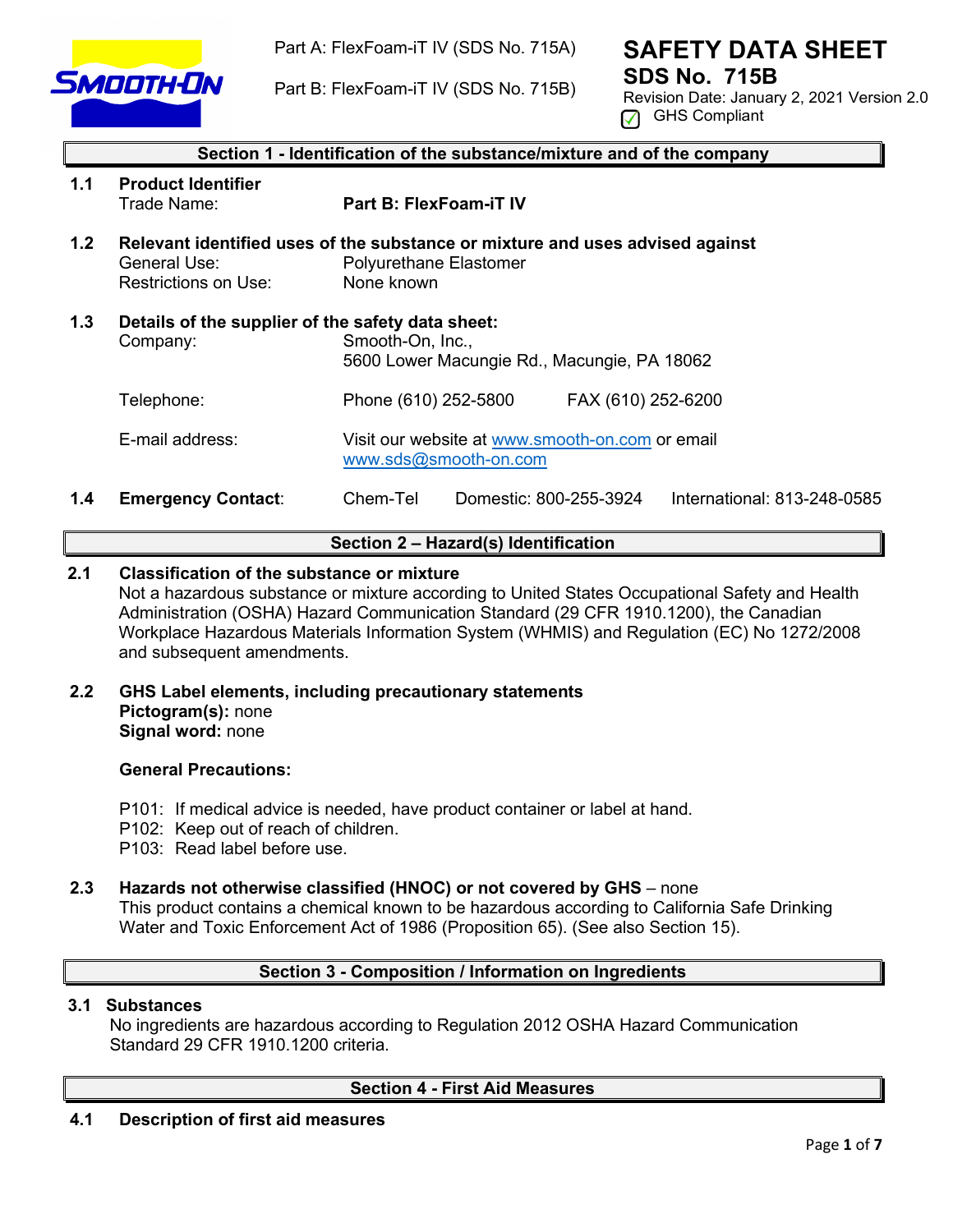# **Inhalation**

Remove source(s) of contamination and move victim to fresh air. If breathing has stopped, give artificial respiration, then oxygen if needed. Contact physician immediately.

# **Eye Contact**

Flush eyes with plenty of water. If irritation persists, seek medical attention.

### **Skin Contact**

In case of skin contact, wash thoroughly with soap and water.

### **Ingestion**

Do not induce vomiting unless instructed by a physician. Never give anything by mouth to an unconscious person.

- **4.2 Most important symptoms and effects, both acute and delayed** None known.
- **4.3 Indication of any immediate medical attention and specific treatment needed.** None known.

## **Section 5 - Fire-Fighting Measures**

# **5.1 Extinguishing Media**

Water Fog, Dry Chemical, and Carbon Dioxide Foam

**5.2 Special hazards arising from the substance or mixture** None known.

### **5.3 Advice for firefighters**

Use water spray to cool fire-exposed surfaces and to protect personnel. Shut off "fuel" to fire. If a leak or spill has not ignited, use water spray to disperse the vapors. Either allow fire to burn under controlled conditions or extinguish with foam or dry chemical. Try to cover liquid spills with foam. Because fire may produce toxic thermal decomposition products, wear a self-contained breathing apparatus (SCBA) with a full-face piece operated in pressure demand or positive-pressure mode.

## **Section 6 - Accidental Release Measures**

## **6.1 Personal precautions, protective equipment and emergency procedures**

Only properly protected personnel should remain in the spill area; dike and contain spill. Stop or reduce discharge if it can be done safely**.**

## **6.2 Environmental precautions**

Stop spill/release if it can be done safely. Prevent spilled material from entering sewers, storm drains or unauthorized drainage systems and natural waterways by using sand, earth, or other appropriate barriers.No special environmental precautions required.

# **6.3 Methods and material for containment and cleaning up**

Put on appropriate protective gear including NIOSH/MSHA approved self-contained breathing apparatus, rubber boots and heavy rubber gloves. Dike and contain spill; absorb or scrape up excess into suitable container for disposal; wash area with dilute ammonia solution. Stop or reduce discharge if it can be done safely**.** Follow applicable OSHA regulations (29 CFR 1910.120) for disposal.

### **6.4 Reference to other sections**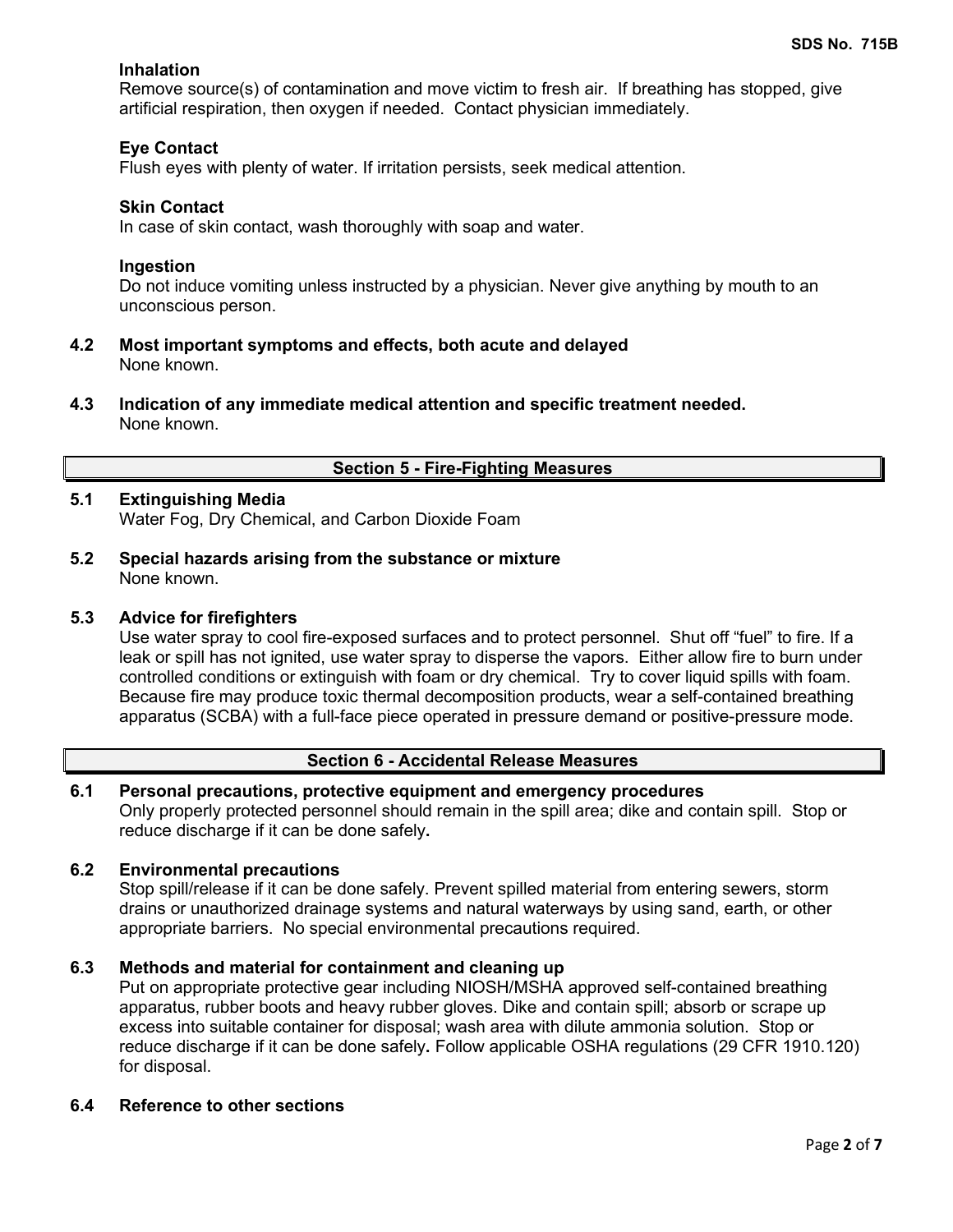See Section 3 for list of Hazardous Ingredients; Sections 8 for Exposure Controls; and Section 13 for Disposal.

# **Section 7 - Handling and Storage**

# **7.1 Precautions for safe handling**

Use good general housekeeping procedures. Wash hands after use. Do not get in eyes, on skin or on clothing. Do not breathe vapors or mists. Use good personal hygiene practices.

### **7.2 Conditions for safe storage, including any incompatibilities**

Keep container(s) tightly closed and properly labeled. Store in cool, dry, well ventilated place away from heat, direct sunlight, strong oxidizers and any incompatibles. Store in approved containers and protect against physical damage. Keep containers securely sealed when not in use. Indoor storage should meet local standards and appropriate fire codes. Containers that have been opened must be carefully resealed to prevent leakage. Empty containers retain residue and may be dangerous. Avoid water contamination.

### **7.3 Specific end use(s)**

These precautions are for room temperature handling. Other uses including elevated temperatures or aerosol/spray applications may require added precautions.

### **Section 8 - Exposure Controls / Personal Protection**

# **8.1 Control parameters**

None defined

# **8.2 Exposure controls**

### **Respiratory Protection**

Respiratory protection is not normally required when using this product with adequate local exhaust ventilation. Where risk assessment shows air-purifying respirators are appropriate, follow OSHA respirator regulations 29 CFR 1910.134 and European Standards EN 141, 143 and 371; wear an MSHA/NIOSH or European Standards EN 141, 143 and 371 approved respirators equipped with appropriate filter cartridges as a backup to engineering controls.

### **Hand Protection**

Wear any liquid-tight gloves such as butyl rubber, neoprene or PVC.

### **Eye Protection**

Safety glasses with side shields per OSHA eye- and face-protection regulations 29 CFR 1910.133 and European Standard EN166. Contact lenses are not eye protective devices. Appropriate eye protection must be worn instead of, or in conjunction with contact lenses.

### **Other Protective Clothing/Equipment**

Additional protective clothing or equipment is not normally required. Provide eye bath and safety shower.

### **Comments**

Never eat, drink, or smoke in work areas. Practice good personal hygiene after using this material, especially before eating, drinking, smoking, using the toilet, or applying cosmetics. Wash thoroughly after handling.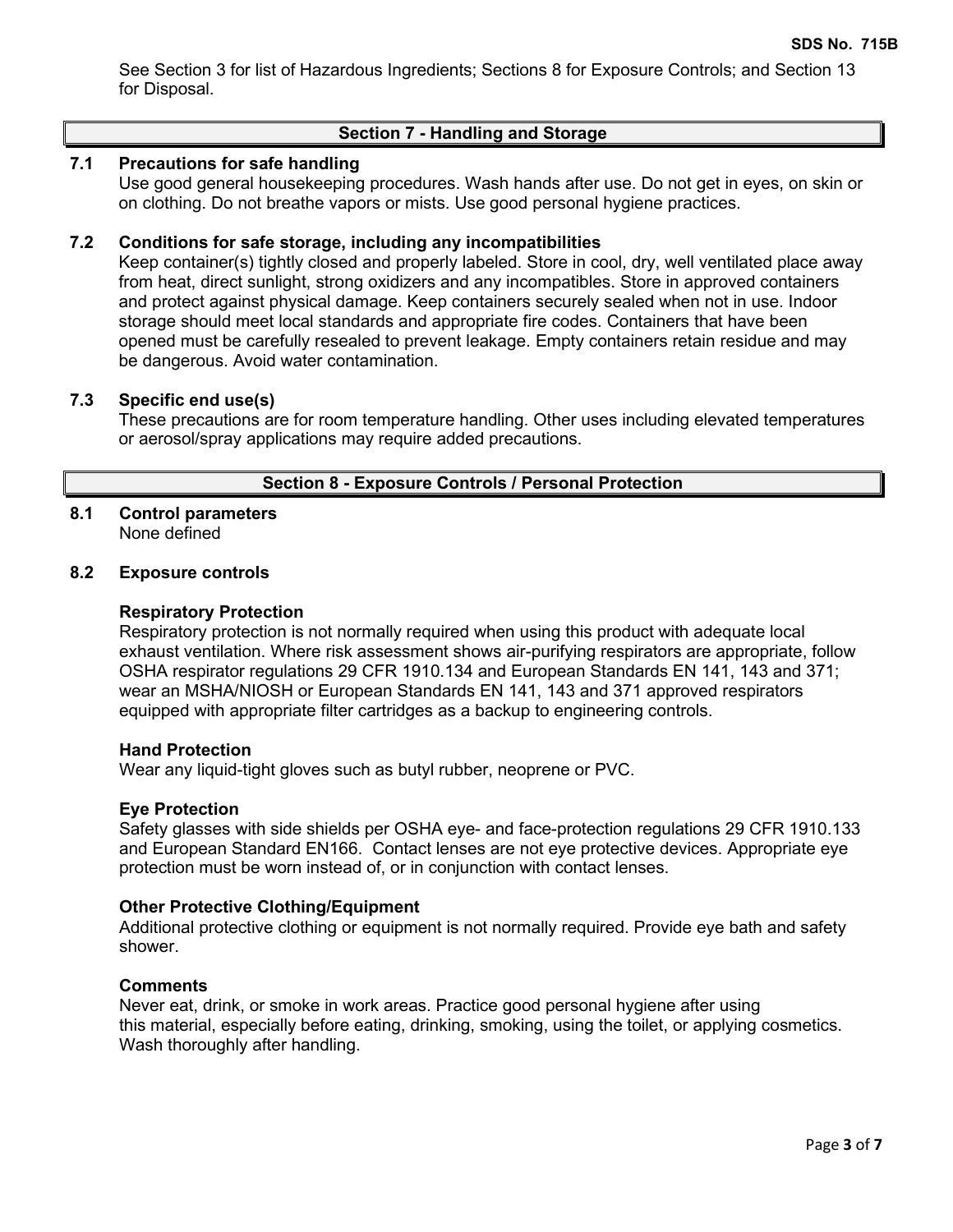### **Section 9 - Physical and Chemical Properties**

### **9.1 Information on basic physical and chemical properties:**

| Appearance:                       | Translucent viscous liquid | Vapor pressure:                   | No data     |
|-----------------------------------|----------------------------|-----------------------------------|-------------|
| Odor:                             | Mild to sweet odor         | Vapor density (Air=1):            | >1          |
| pH:                               | No data                    | <b>Evaporation rate:</b>          | No data     |
| <b>Flash Point:</b>               | $>300$ °F                  | Solubility in water:              | Insoluble   |
|                                   |                            | <b>Specific Gravity</b>           |             |
| <b>Melting / freezing point:</b>  | No data                    | (H2O=1, at $4 °C$ ):              | 1.07        |
| Low / high boiling point:         | No data                    | <b>Relative density:</b>          | No data     |
| <b>Upper flammability limits:</b> | No data                    | <b>Decomposition temperature:</b> | No data     |
| <b>Lower flammability limits:</b> | No data                    | <b>Viscosity:</b>                 | 20K-30K cPs |

# **Section 10 - Stability and Reactivity**

### **10.1 Reactivity**

No hazardous reactions if stored and handled as prescribed/indicated., No corrosive effect on metal. Not fire propagating.

### **10.2 Chemical stability**

These products are stable at room temperature in closed containers under normal storage and handling conditions.

### **10.3 Possibility of hazardous reactions** Hazardous polymerization cannot occur

- **10.4 Conditions to avoid** None known
- **10.5 Incompatible materials** Strong bases and acids

## **10.6 Hazardous decomposition products**

Thermal oxidative decomposition can produce carbon oxides, gasses/vapors, and traces of incompletely burned carbon compounds.

## **Section 11- Toxicological Information**

### **11.1 Information on toxicological effects**

**Acute Toxicity** No data available

**Skin Corrosion/Irritation**

No data available

**Serious Eye Damage/Irritation** No data available

### **Respiratory/Skin Sensitization**

No data available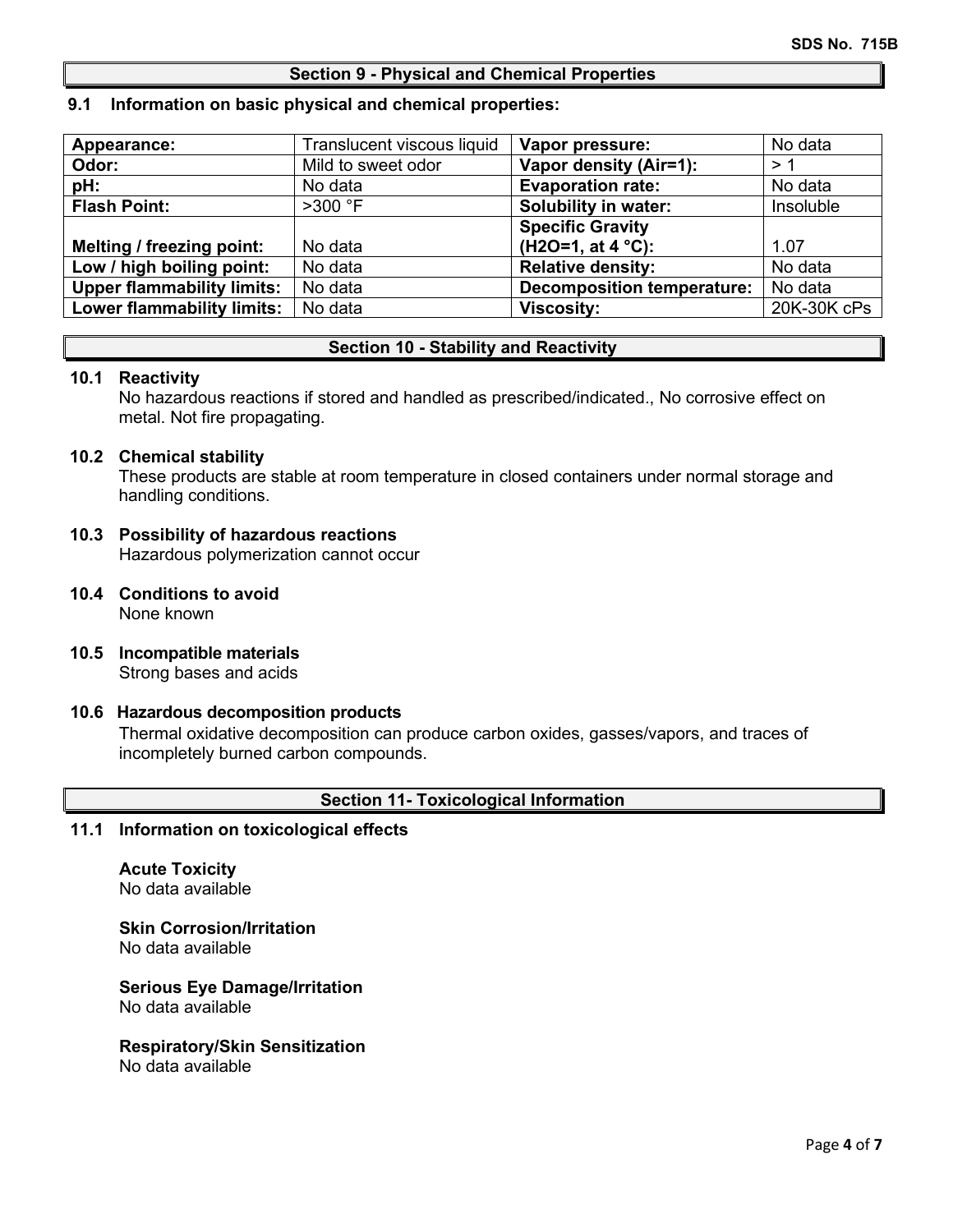# **Germ Cell Mutagenicity**

No data available

### **Carcinogenicity**

No component of these products present at levels greater than or equal to 0.1% is identified as a carcinogen or potential carcinogen by IARC, ACGIH or NTP.

# **Reproductive Toxicity**

No data available

**Specific Target Organ Toxicity – Single Exposure** No data available

**Specific Target Organ Toxicity – Repeated Exposure** No data available

### **Aspiration Hazard**

No data available

# **Potential Health Effects – Miscellaneous**

No data available

# **Section 12 - Ecological Information**

- **12.1 Toxicity** No data available
- **12.2 Persistence and Degradability** No data available
- **12.3 Bioaccumulative Potential** No data available
- **12.4 Mobility in Soil** No data available
- **12.5 Results of PBT and vPvB assessment** No data available

# **12.6 Other Adverse Effects**

No data available

## **Section 13 - Disposal Considerations**

# **13.1 Waste treatment methods**

Under Resource Conservation and Recovery Act (RCRA) it is the responsibility of the user of the product to determine at the time of disposal whether the product meets RCRA criteria for hazardous waste as defined in 40 CFR Part 261. Waste management should be in full compliance with federal, state and local laws. Regulations may vary in various locations. Waste characterizations and compliance with applicable laws are the responsibility solely of the waste generator.

### **Container disposal**

Steel drums must be emptied and can be sent to a licensed drum reconditioner for reuse, a scrap metal dealer or an approved landfill. Do not attempt to refill or clean containers since residue is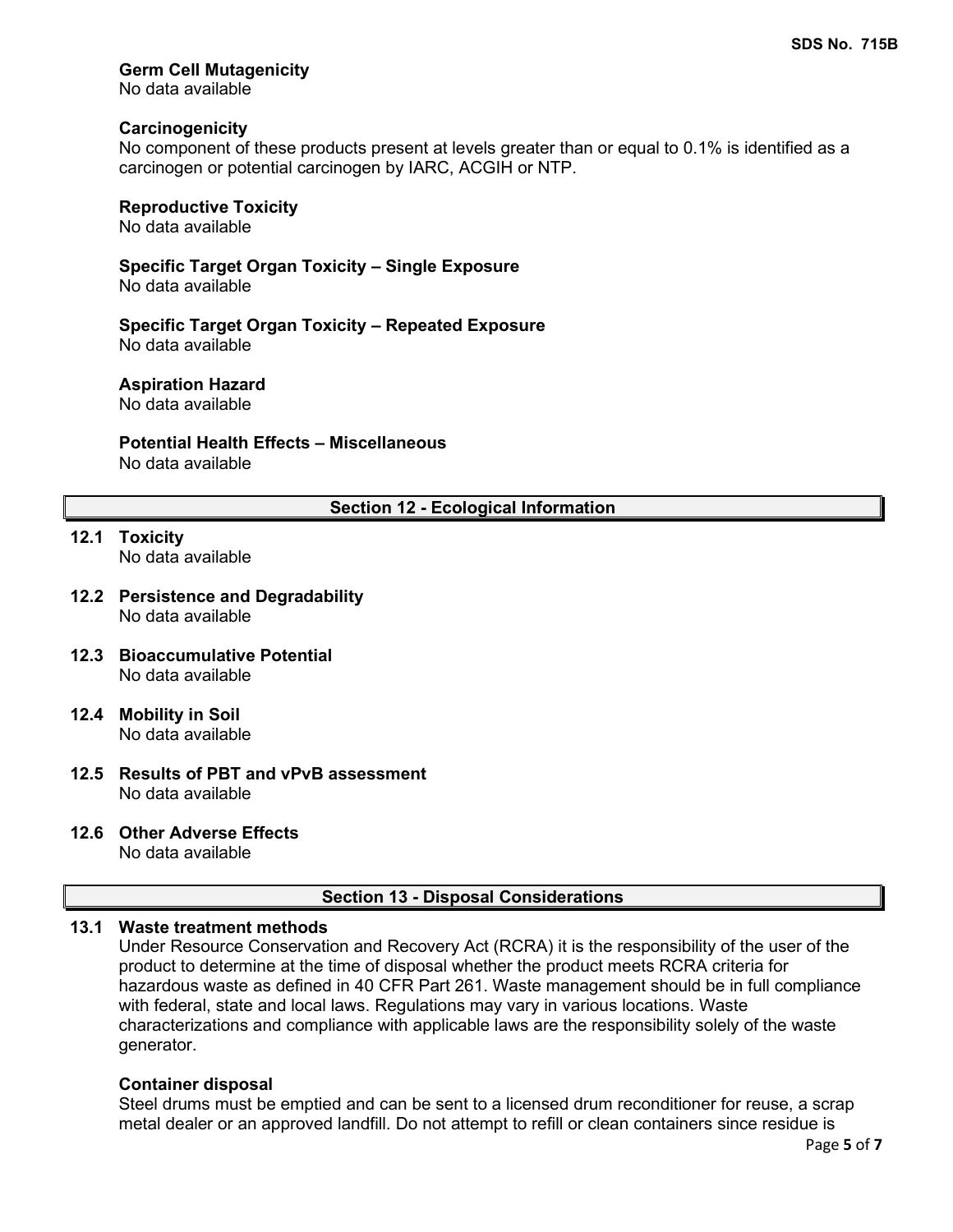difficult to remove. Under no circumstances should empty drums be burned or cut open with gas or electric torch as toxic decomposition products may be liberated. Do not reuse empty containers.

## **Section 14 - Transport Information**

### **Not regulated by DOT / IMDG / IATA**

### **Section 15 - Regulatory Information**

**15.1 Safety health and environmental regulations/legislation specific for the substance or mixture:**

# **REACH: Regulation (EC) No 1907/2006 of The European Parliament and of The Council of December 2006 (including amendments and corrigenda as of June 2020)**

This product complies with REACH or is not subject to regulation under REACH. The product does not contain an ingredient listed on either the Candidate List or Authorization List for Substances of Very High Concern (SVHC).

# **In the United States (EPA Regulations)**

**TSCA Inventory Status (40 CFR710)**

All components of this formulation are listed in the TSCA Inventory. No component of this formulation has been determined to be subject to manufacturing or use restrictions under the Significant New Use Rules (SNURs).

## **CERCLA Hazardous Substance List (40 CFR 302.4)**

None known.

### **SARA 302 Components**

No chemicals in this material are subject to the reporting requirements of SARA Title III, Section 302.

### **Superfund Amendments and Reauthorization Act of 1986 Title lll (Emergency Planning and community Right-to-Know Act of 1986) Sections 311 and 312** None

## **Superfund Amendments and Reauthorization Act of 1986 Title lll (Emergency Planning and Community Right-to-Know Act of 1986) Section 313**

This material does not contain any chemical components with known CAS numbers that exceed the threshold (De Minimis) reporting levels established by SARA Title III, Section 313.

## **KEEP OUT OF REACH OF CHILDREN**



**WARNING:** This product can expose you to chemicals including Distillates, petroleum, hydrotreated heavy naphthenic (CAS 64742-52-5), Acrylonitrile(107-13- 1), N,N-Diethanolamine (CAS111-42-2), and Toluene (CAS 108-88-3) which are known to the State of California to cause cancer, birth defects or other reproductive harm. For more information go to [www.P65Warnings.ca.gov](http://www.p65warnings.ca.gov/)

### **15.2 Chemical safety assessment**

No chemical safety assessment has been carried out for this substance/mixture by the supplier.